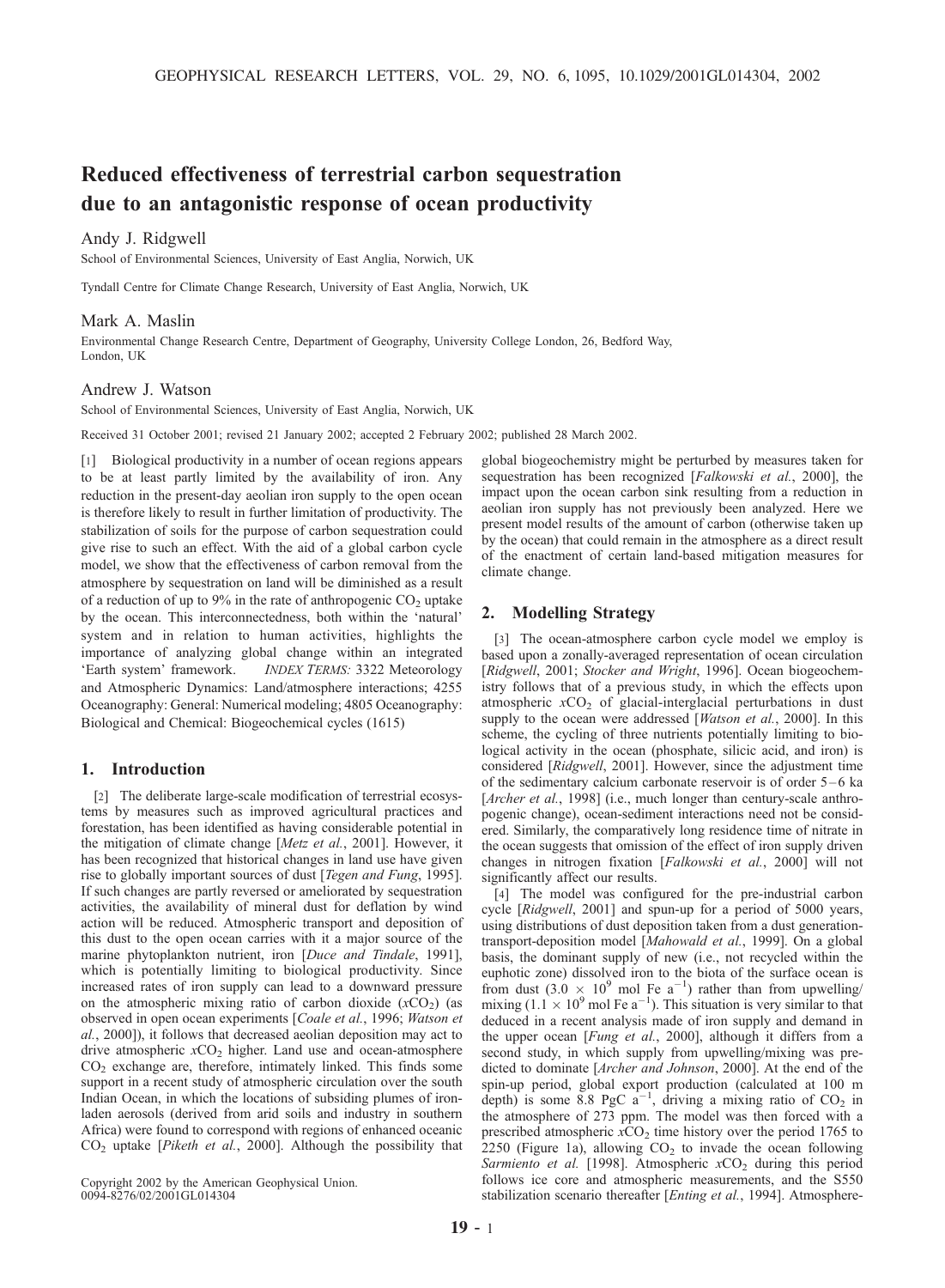

Figure 1. The effect on ocean carbon uptake resulting from a reduction in aeolian iron supply. a) prescribed atmospheric  $xCO<sub>2</sub>$  history (IPCC stabilization scenario S550 [*Enting et al.*, 1994]). b) annual net uptake of carbon by the ocean, under three scenarios; baseline (i.e., no modification in dust) as a solid line, 15% dust reduction (short dashes), and 30% (long dashes). c) suppression of the annual ocean uptake of carbon driven by reduced dust supply (lines representing the two dust scenarios represented as before). d) cumulative suppression of ocean carbon uptake.

ocean fluxes predicted by the model for the periods 1980-9 (1.7) PgC  $a^{-1}$ ) and 1990–9 (2.0 PgC  $a^{-1}$ ) are consistent with IPCC estimates [Houghton et al., 2001].

[5] A series of model integrations are carried out, each driven by a different time history of dust supply to the ocean. In addition to a baseline scenario (in which dust deposition rates are held constant), various perturbation scenarios are considered, in which dust supply is linearly reduced over a period of 50 years, starting in 2000. The contribution made to atmospheric dust loading associated with land surface disturbance has been estimated to be 30 – 50% [Tegen and Fung, 1995; Tegen et al., 1996]. Inherent within this estimate is a component having its origin in soils disturbed by climatic variability. We therefore assume that as an upper bound, a reduction in deposition rates of 30% characterizes the complete reversal of the effects of anthropogenic land surface modification and disturbance. However, since it is highly unlikely that future sequestration activities would have such a severe impact, a second scenario is considered; one of a more modest 15% reduction in dust. Other than prescribed atmospheric  $xCO_2$  and dust depositional histories, no other model boundary conditions (specifically, ocean surface temperatures and circulation patterns) are varied.

## 3. Results

[6] We find that reduction in dust supply to the ocean has a significant impact on the rate of uptake of anthropogenic  $CO<sub>2</sub>$  from the atmosphere (Figures 1b and 1c). Peak impact occurs a little after the end of the prescribed 50-year period of decline in dust supply, with the ocean sink strength some 0.11 to 0.22 PgC  $a^-$ 1 lower than in the baseline case, depending on the dust reduction scenario. The effect of the perturbation diminishes slightly with time, but still represents a deficit in the rate of ocean uptake of  $0.07 - 0.17$  PgC  $a^{-1}$  by 2250. These changes are driven by a decline in the rate of export of particulate organic matter from the surface ocean — some  $2.3 - 4.4\%$  lower by 2050, and 3.9-7.7% lower by 2250. However, there are considerable gaps in our

knowledge concerning the details of the biogeochemical cycling of iron in the ocean  $[Wu \text{ et al.}, 2001]$  that add substantial uncertainty to these estimates. For instance, with an alternative distribution of dust deposition [*Duce et al.*, 1991] the sensitivity of the rate of anthropogenic  $CO<sub>2</sub>$  uptake to a (15% or 30%) reduction in aeolian iron supply is a factor  $2-3$  lower. A similar reduction in sensitivity arises if different assumptions regarding the role and concentrations of Fe-binding ligands in the ocean are made (0.3 nM vs. the 0.0 nM we assumed previously). In this case it is likely that ligandbound iron supply to some extent 'buffers' the supply of Fe to the surface ocean against dust perturbation. These analyses suggest that our estimates may represent an upper limit of response, although we note that our model sensitivity is consistent with the effect of a more substantial (50%) reduction in dust exhibited by the (ligand-buffered) model of Archer and Johnson [2000].

[7] The effect of dust reduction on the carbon cycle is of the same order as that estimated to result from climatically induced changes in ocean circulation and marine productivity [Bopp et al., 2001; Sarmiento et al., 1998]. This highlights the need for predictions of future climate change to take into account possible changes in aeolian iron supply to the ocean [Harrison et al., 2001]. There are clearly also important implications for the simulation of the observed historical trend in atmospheric  $xCO<sub>2</sub>$ .

## 4. Discussions and Conclusion

[8] A variety of "land-use, land-use change and forestry" (LULUCF) activities have been proposed for the sequestration of carbon [Metz et al., 2001; Royal Society, 2001]. As a result of reduced disturbance and increased stabilization of soils, many of these activities are likely to affect atmospheric dust loading. Of particular importance in this respect are measures rooted in the agricultural sector, such as changes in soil management practices (for example, reducing tillage, enhancing the areal and seasonal extent of ground cover, and the ''set-aside'' of surplus agricultural land) together with the restoration of previously degraded lands [Metz et al., 2001]. The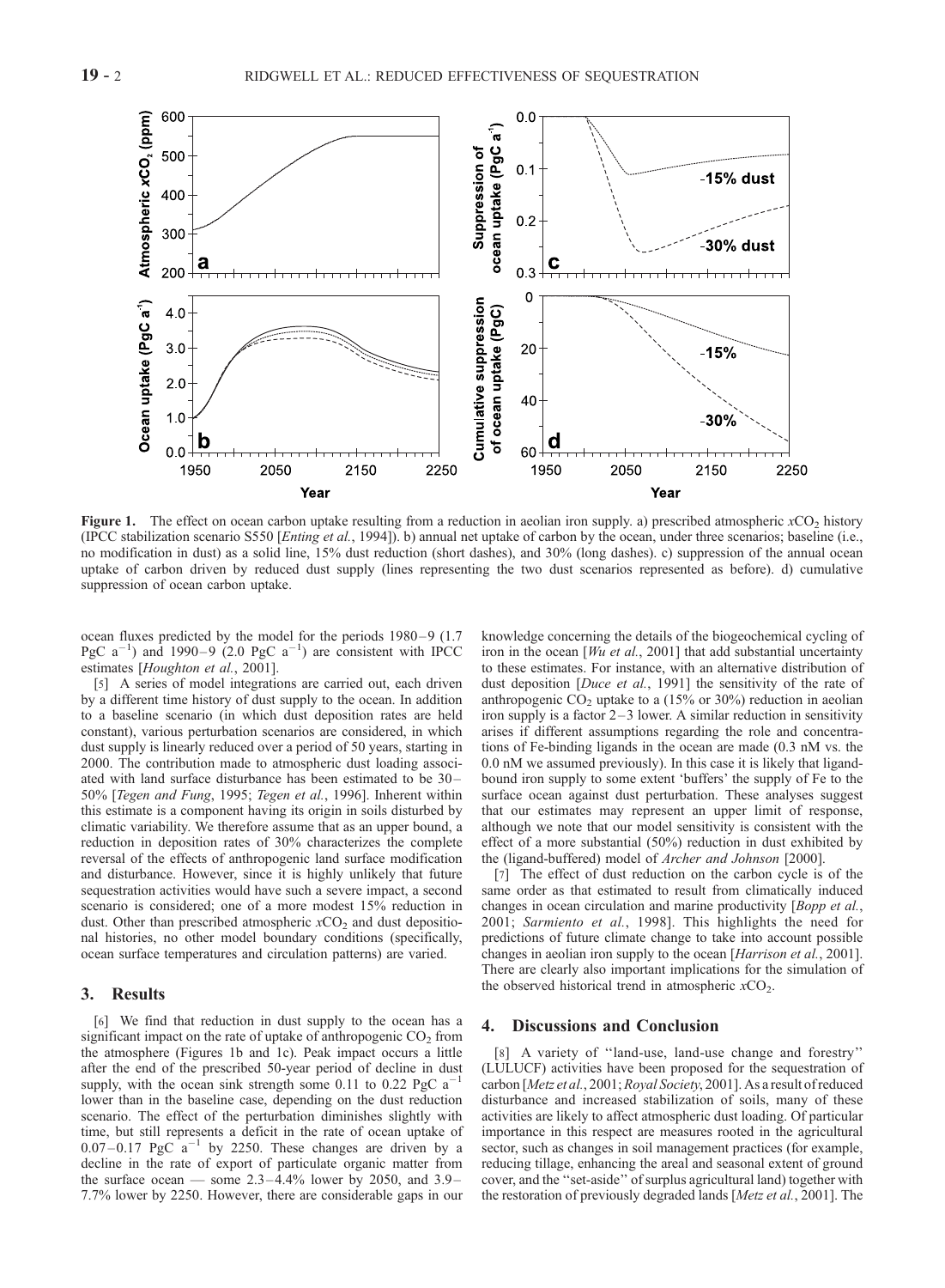

Figure 2. Deficit in ocean uptake compared to anthropogenic emissions. a) estimated anthropogenic emissions [Enting et al., 1994] required in order to obtain the prescribed atmospheric  $xCO<sub>2</sub>$ history shown in Figure 1a. b) the deficit in the rate of carbon uptake by the ocean as a percentage of total anthropogenic emissions for the two dust reduction scenarios; 15% dust reduction (short dashes), and 30% (long dashes).

benefits by the year 2050 of these mitigation options have been estimated to be in the region of 23 – 44 PgC [Metz et al., 2001]. In the forest sector, forestation and reforestation activities (with a sequestration potential of 49 – 66 PgC [Metz et al., 2001]) might also tend to be associated with previously disturbed land, and thus affect dust supply. Depending on whether the agriculture sector is considered in isolation or in conjunction with changes in the forest sector, the potential sequestration of carbon arising from measures associated with reduced mineral dust availability is in the range  $23 - 110$  PgC.

[9] Offsetting these gains on land is the antagonistic effect on marine productivity suggested by our results. The  $23-110$  PgC benefit (typically assumed to be accrued on a 50-year time frame [Metz et al., 2001; Royal Society, 2001]) arising from land use change exceeds the cumulative  $2.5 - 5.0$  PgC loss in ocean sink predicted to have occurred by 2050 (Figure 1d). However, newly created terrestrial sinks will tend to become saturated on timescales of 50-100 years [Metz et al., 2001], and confer little additional benefit thereafter [Royal Society, 2001]. In contrast, the perturbation of oceanic uptake exhibits a considerable persistence with time (Figure 1c), with the deficit in uptake rate declining with an e-folding time of order 300 years. Cumulative loss will, therefore, continue to increase for some time, reaching 20.3 – 48.5 PgC by 2250, and perhaps double this by the end of the millennium (year 3000). Suppression of the ocean sink thus has the potential to substantially offset the benefit to the atmosphere of carbon sequestrated on land. This situation would be further exacerbated should there be any degradation of soil carbon stocks with future climate change [Cox et al., 2000; Lenton, 2000]. Emissions scenarios may need to take into account the increasing relative significance with time of the deficit in ocean sink strength (Figure 2).

[10] Even in the absence of mitigation activities, significant changes in the rate of dust supply to the ocean might be expected to occur. The strength of dust sources is predicted by terrestrial ecosystem models generally to weaken as a result of the effects of climate change upon land biota, perhaps by as much as 20% [Harrison et al., 2001], while soil stability has been found to be enhanced under higher ambient  $CO<sub>2</sub>$  concentrations [Rillig et al., 1999]. Working against this, future population pressures may drive an increase in soil disturbance via the intensification and extensification of agriculture. Dramatic changes in the response of regional biomes to climatic change may also affect dust sources, and act in either direction. For instance, some climate models have demonstrated the possibility for substantial climate-driven loss of the Amazon rainforest [Cox et al., 2000], while others hint at the existence of a stable 'green' vegetated state of the Sahara/Sahel region [Brovkin et al., 1998]. Finally, the efficiency of dust entrainment and transport through the atmosphere to the open ocean may change, heavily influenced by the intensity of the hydrological cycle [Tegen and Fung, 1995].

[11] Effects upon ocean productivity arising from modification of land use are likely to be highly spatially and seasonally heterogeneous, dependent upon such factors as the distribution of iron limitation in the present-day ocean, atmospheric transport patterns, and the specific locations of dust sources. With respect to the latter, since mineral dust entertainment by wind action is more effective with relatively dry and vegetation-free soils [Tegen and Fung, 1995], changes in land use in arid and semi-arid regions are likely to have a disproportionate influence. Elucidation of interregional differences in the impact of land use change requires the use of a more spatially explicit (i.e., 3-D) ocean biogeochemical model than we have used here, and in conjunction with detailed analysis of the sensitivity of atmospheric aerosol loading to climatic and anthropogenic influences upon major dust sources. However, socio-economic uncertainties in future land use modification and implementation of sequestration measures are likely to dominate in any prediction of future oceanic uptake.

[12] Although necessarily simplistic, the importance of our analysis lies in the recognition and potential significance of a direct causal link between the enactment of sequestration measures on land and the suppression of the oceanic sink. At a minimum, the 'land use/ocean productivity' mechanism we describe here may need to be taken into account when evaluating the economics of certain LULUCF activities. However, it is within the range of uncertainty that the eventual benefit (in terms of reduced atmospheric  $xCO<sub>2</sub>$ ) could be largely negated by an antagonistic response induced in the ocean.

[13] We are only just starting to understand and quantify the multifarious dynamical interactions that exist within the Earth system [Falkowski et al., 2000; Schellnhuber, 1999]. Land surface modification of the sort planned for carbon sequestration will affect many aspects of this complex system. In addition to the 'land use/ ocean productivity' effect, atmospheric aerosol loading exerts an important forcing upon climate as a result of the radiative absorption and reflection properties of dust [Tegen et al., 1996]. It is also likely that any albedo changes brought about by the creation of new forests will cause a substantial forcing of climate. In boreal regions, this might offset the reduced greenhouse gas forcing arising from the sequestration of carbon by newly-created forests [Betts, 2000]. This interconnectedness, both within the ''natural'' system and with human actions and activities, highlights the importance of the use of ''integrated assessment models'' in the analysis of future climate change.

[14] Many LULUCF activities have considerable ancillary benefits (for example, in improved soil fertility), and as such have been described as "no regrets" or "win-win" solutions [Metz et al., 2001]. However, the complex interconnected nature of the Earth system, exemplified by the results of this study, suggests that these activities many not be as benign as has generally been assumed.